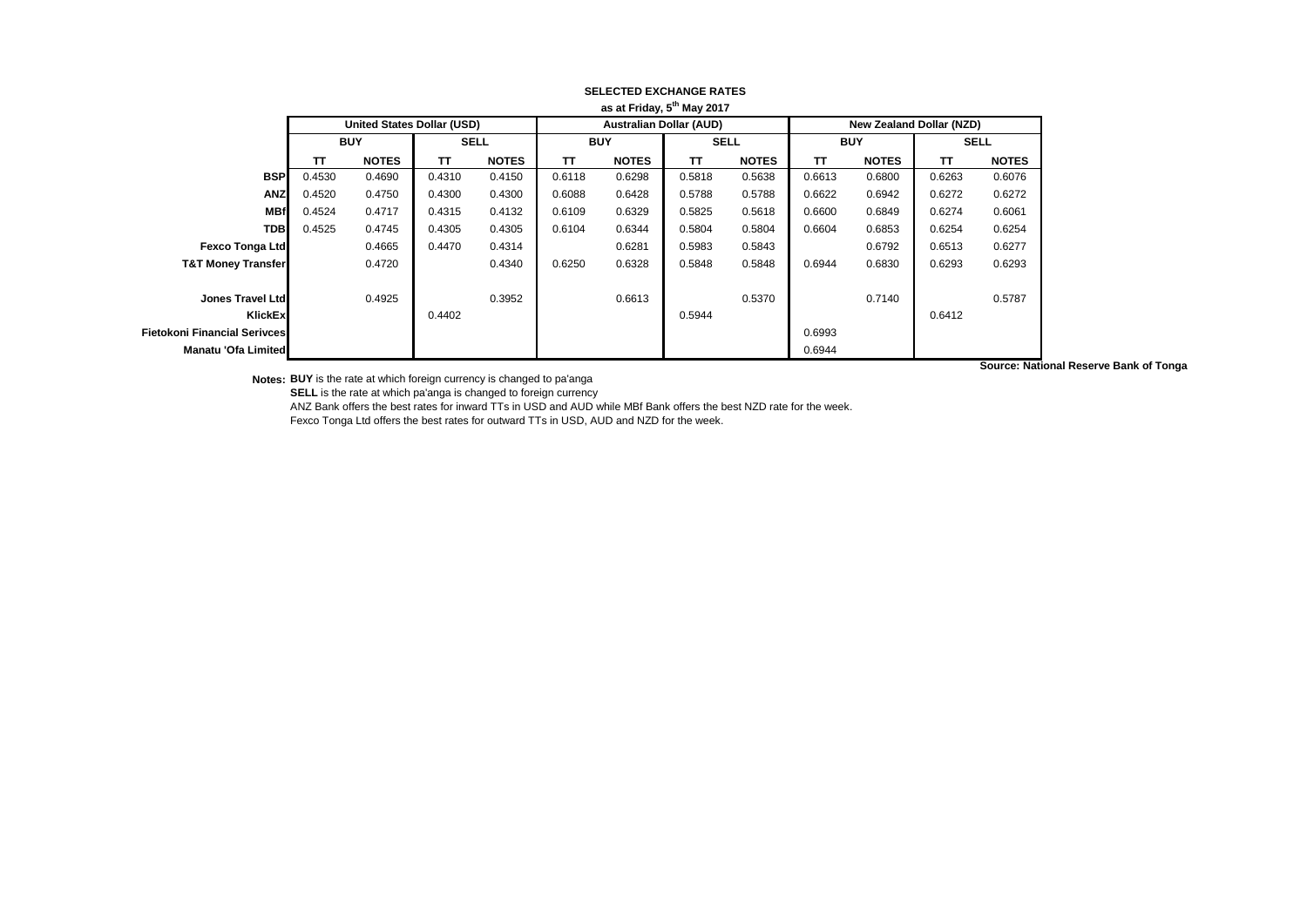|                                  | as at Friday, 12 May 2017              |                                   |              |              |            |              |                                |              |                                 |              |             |              |
|----------------------------------|----------------------------------------|-----------------------------------|--------------|--------------|------------|--------------|--------------------------------|--------------|---------------------------------|--------------|-------------|--------------|
|                                  |                                        | <b>United States Dollar (USD)</b> |              |              |            |              | <b>Australian Dollar (AUD)</b> |              | <b>New Zealand Dollar (NZD)</b> |              |             |              |
|                                  | <b>BUY</b>                             |                                   | <b>SELL</b>  |              | <b>BUY</b> |              | <b>SELL</b>                    |              | <b>BUY</b>                      |              | <b>SELL</b> |              |
|                                  | <b>TT</b>                              | <b>NOTES</b>                      | $\mathbf{T}$ | <b>NOTES</b> | TΤ         | <b>NOTES</b> | TΤ                             | <b>NOTES</b> | <b>TT</b>                       | <b>NOTES</b> | <b>TT</b>   | <b>NOTES</b> |
| <b>BSP</b>                       | 0.4528                                 | 0.4688                            | 0.4308       | 0.4148       | 0.6140     | 0.6320       | 0.5840                         | 0.5660       | 0.6620                          | 0.6807       | 0.6270      | 0.6083       |
| <b>ANZ</b>                       | 0.4518                                 | 0.4748                            | 0.4298       | 0.4298       | 0.6110     | 0.6450       | 0.5810                         | 0.5810       | 0.6635                          | 0.6955       | 0.6285      | 0.6285       |
| <b>MBf</b>                       | 0.4522                                 | 0.4717                            | 0.4313       | 0.4132       | 0.6132     | 0.6369       | 0.5847                         | 0.5618       | 0.6607                          | 0.6849       | 0.6280      | 0.6061       |
| <b>TDB</b>                       | 0.4523                                 | 0.4743                            | 0.4303       | 0.4303       | 0.6120     | 0.6360       | 0.5820                         | 0.5820       | 0.6611                          | 0.6860       | 0.6261      | 0.6261       |
| <b>Fexco Tonga Ltd</b>           |                                        | 0.4663                            | 0.4472       | 0.4312       |            | 0.6304       | 0.6009                         | 0.5864       |                                 | 0.6799       | 0.6531      | 0.6284       |
| <b>Rowena Financial Services</b> |                                        | 0.4878                            | 0.4464       | 0.4310       |            | 0.6579       | 0.5988                         | 0.5882       |                                 | 0.7092       | 0.6410      | 0.6329       |
| <b>T&amp;T Money Transfer</b>    |                                        | 0.4718                            |              | 0.4338       | 0.6250     | 0.6350       | 0.5870                         | 0.5870       | 0.6849                          | 0.6837       | 0.6300      | 0.6300       |
| Jones Travel Ltd                 |                                        | 0.4922                            |              | 0.3950       |            | 0.6636       |                                | 0.5390       |                                 | 0.7147       |             | 0.5793       |
| <b>KlickEx</b>                   |                                        |                                   | 0.4400       |              |            |              | 0.5966                         |              |                                 |              | 0.6419      |              |
| <b>Frank Money Transfer</b>      |                                        |                                   |              |              |            |              |                                |              | 0.6897                          |              |             |              |
| Manatu 'Ofa Limited              |                                        |                                   |              |              |            |              |                                |              | 0.6944                          |              |             |              |
|                                  | Source: National Reserve Bank of Tonga |                                   |              |              |            |              |                                |              |                                 |              |             |              |

## **SELECTED EXCHANGE RATES**

**Notes: BUY** is the rate at which foreign currency is changed to pa'anga

**SELL** is the rate at which pa'anga is changed to foreign currency

ANZ Bank offers the best rates for inward TTs in USD and AUD while MBf Bank offers the best NZD rate for the week.

Fexco Tonga Ltd offers the best rates for outward TTs in USD, AUD and NZD for the week.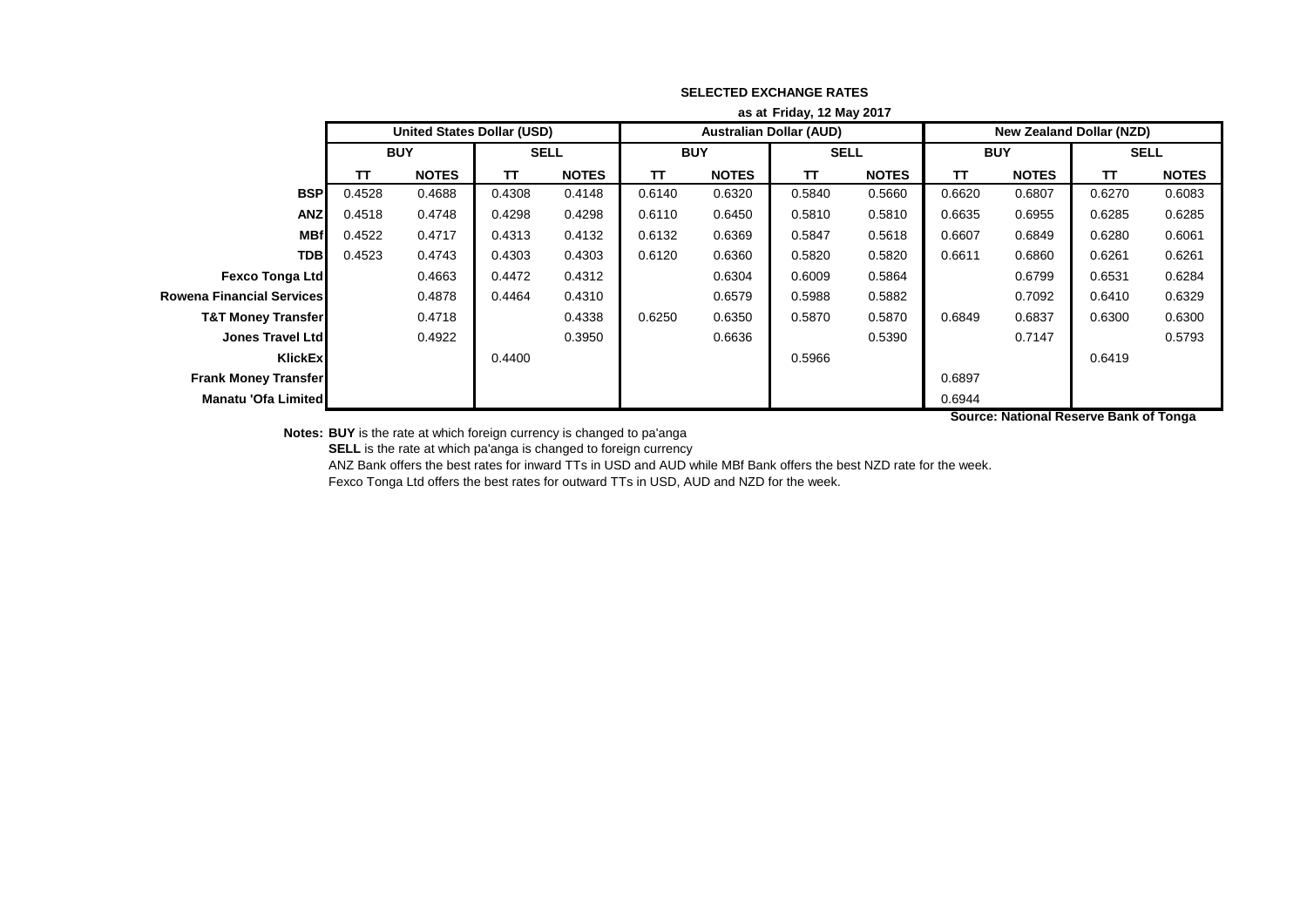|                                     | as at Friday, 19 May 2017 |                                   |             |              |            |              |                                |              |                                 |              |             |              |
|-------------------------------------|---------------------------|-----------------------------------|-------------|--------------|------------|--------------|--------------------------------|--------------|---------------------------------|--------------|-------------|--------------|
|                                     |                           | <b>United States Dollar (USD)</b> |             |              |            |              | <b>Australian Dollar (AUD)</b> |              | <b>New Zealand Dollar (NZD)</b> |              |             |              |
|                                     | <b>BUY</b>                |                                   | <b>SELL</b> |              | <b>BUY</b> |              | <b>SELL</b>                    |              | <b>BUY</b>                      |              | <b>SELL</b> |              |
|                                     | <b>NOTES</b><br>ΤT        |                                   | T           | <b>NOTES</b> | TΤ         | <b>NOTES</b> | ΤT                             | <b>NOTES</b> | <b>TT</b>                       | <b>NOTES</b> | TΤ          | <b>NOTES</b> |
| <b>BSP</b>                          | 0.4539                    | 0.4699                            | 0.4319      | 0.4159       | 0.6116     | 0.6296       | 0.5816                         | 0.5636       | 0.6592                          | 0.6779       | 0.6242      | 0.6055       |
| <b>ANZ</b>                          | 0.4529                    | 0.4759                            | 0.4309      | 0.4309       | 0.6091     | 0.6431       | 0.5791                         | 0.5791       | 0.6609                          | 0.6929       | 0.6259      | 0.6259       |
| <b>MBf</b>                          | 0.4533                    | 0.4717                            | 0.4324      | 0.4132       | 0.6107     | 0.6329       | 0.5823                         | 0.5618       | 0.6579                          | 0.6803       | 0.6252      | 0.6024       |
| <b>TDB</b>                          | 0.4534                    | 0.4754                            | 0.4314      | 0.4314       | 0.6104     | 0.6344       | 0.5804                         | 0.5804       | 0.6587                          | 0.6836       | 0.6237      | 0.6237       |
| <b>Fexco Tonga Ltd</b>              |                           | 0.4675                            | 0.4480      | 0.4323       |            | 0.6279       | 0.5972                         | 0.5841       |                                 | 0.6770       | 0.6479      | 0.6257       |
| <b>Rowena Financial Services</b>    |                           | 0.4878                            | 0.4464      | 0.4329       |            | 0.6536       | 0.5952                         | 0.5848       |                                 | 0.7042       | 0.6410      | 0.6289       |
| <b>T&amp;T Money Transfer</b>       |                           | 0.4729                            |             | 0.4349       | 0.6289     | 0.6326       | 0.5846                         | 0.5846       | 0.6896                          | 0.6809       | 0.6272      | 0.6272       |
| <b>Jones Travel Ltd</b>             |                           | 0.4934                            |             | 0.3961       |            | 0.6611       |                                | 0.5368       |                                 | 0.7118       |             | 0.5767       |
| MoneyGram BSP                       | 0.4679                    |                                   | 0.4377      |              | 0.6302     |              | 0.5933                         |              | 0.6852                          |              | 0.6346      |              |
| KlickEx                             |                           |                                   | 0.4411      |              |            |              | 0.5942                         |              |                                 |              | 0.6391      |              |
| <b>Frank Money Transfer</b>         |                           |                                   |             |              |            |              |                                |              | 0.6897                          |              |             |              |
| <b>Fietokoni Financial Serivces</b> |                           |                                   |             |              |            |              |                                |              | 0.6993                          |              |             |              |
| Tonga Ma'ae Tonga Group Limited     |                           |                                   |             |              |            |              |                                |              | 0.6897                          |              |             |              |
| Manatu 'Ofa Limited                 |                           |                                   |             |              |            |              |                                |              | 0.6944                          |              |             |              |
| Digicel Mobile Money                |                           |                                   |             |              | 0.6317     |              |                                |              | 0.6773                          |              |             |              |

## **SELECTED EXCHANGE RATES**

**Source: National Reserve Bank of Tonga**

**Notes: BUY** is the rate at which foreign currency is changed to pa'anga

**SELL** is the rate at which pa'anga is changed to foreign currency

ANZ Bank offers the best rates for inward TTs in USD and AUD whereas MBf Bank offers the best NZD rate for the week. Fexco Tonga Ltd offers the best rates for outward TTs in USD, AUD and NZD for the week.